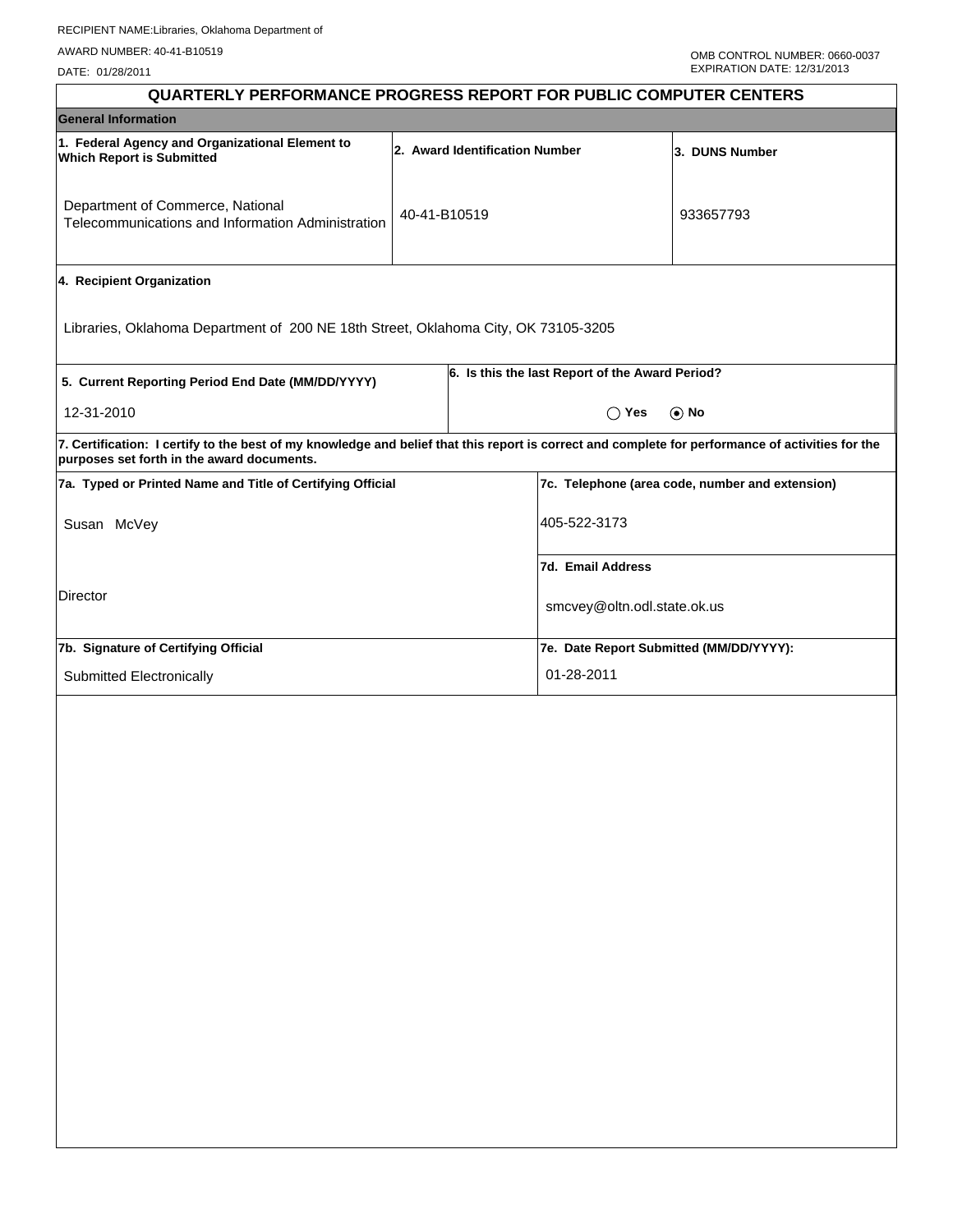**Project Indicators (This Quarter)**

## **1. Please describe significant project accomplishments completed during this quarter (600 words or less).**

Library advocates and supporters, librarians, and partners met in Oklahoma City on December 9th and 10th for the launch of the Oklahoma Department of Library's "Get Connected at Oklahoma Libraries" project. Funded by the Bill and Melinda Gates Foundation, event attendees participated in presentations on the futures of libraries and technology, as well as demonstrations on how project planners intend to utilize libraries to assist their own patrons. Participants heard presentations from state officials and state partners, net worked with other participating libraries, and brainstormed ideas on how this grant can make a difference in the lives of citizens. State officials highlighted how technology can be used to improve citizens' access to education, government, health, and employment information. An insightful panel discussion illuminating the boon to economic development, education, eGovernment and citizen empowerment in the forty-four grant communities was presented. Utilizing the video equipment, small businesses could communicate globally with their partners, conduct online interviews with potential employees, and attend training sessions without having to leave town. Local citizens could sign-up for online college courses, attend virtual meetings, or even connect with family members who are deployed on foreign soil.

Work began to form a consortium for the forty-four grant libraries to facilitate filing a detailed E-rate application requesting funding for higher broadband connections and technical equipment for each library. This funding initiative is improved connectivity and access to electronic information and communication for the citizens of Oklahoma. The increased connectivity provides the necessary broadband speed to utilize videoconferencing in the grant libraries. With receipt of the discounted rate on broadband connectivity in the libraries, BTOP funds will be utilized to provide more equipment, services and training to library customers.

Two ODL grant employees attended the November 9-10 workshop in Herndon, VA. Workshops were attended on compliance and reporting, employees met with programs officers and networked with other Oklahoma state and national BTOP grant recipients.

**2. Please provide the percent complete for the following key milestones in your project. Write "0" in the Percent Complete column and "N/ A" in the Narrative column if your project does not include this activity. If you provided additional milestones in your baseline report, please insert them at the bottom of the table. Figures should be reported cumulatively from award inception to the end of the most recent reporting quarter. Please provide a narrative description if the percent complete is different from the target provided in your baseline plan (300 words or less).**

| <b>Milestone</b>                         | Percent<br>Complete | Narrative (describe your reasons for any variance from the baseline<br>plan or any other relevant information)                                                                                                                                                                                                                                                                                                                                                                                                                                                                                                                      |
|------------------------------------------|---------------------|-------------------------------------------------------------------------------------------------------------------------------------------------------------------------------------------------------------------------------------------------------------------------------------------------------------------------------------------------------------------------------------------------------------------------------------------------------------------------------------------------------------------------------------------------------------------------------------------------------------------------------------|
| 2.a. Overall Project                     | $\mathcal{P}$       | Although the overall project expenditures are slightly lower than<br>forecast in the Oklahoma Baseline Plan the project is proceeding<br>on a steady basis. Forming the consortia, answering concerns<br>and receiving necessary documentation from 44 libraries has<br>consumed more time than expected. However, the E-rate filing<br>deadline was extended this year, so all paperwork will be<br>submitted on a timely basis. As the Universal Service<br>Administrative Company (USAC) responds, the upgrading of<br>library connections will begin, followed by the purchase of<br>computers and videoconferencing equipment. |
| 2.b. Equipment / Supply Purchases        |                     | Progress reported in Question 4 below                                                                                                                                                                                                                                                                                                                                                                                                                                                                                                                                                                                               |
| 2.c. Public Computer Centers Established |                     | Progress reported in Question 4 below                                                                                                                                                                                                                                                                                                                                                                                                                                                                                                                                                                                               |
| 2.d. Public Computer Centers Improved    |                     | Progress reported in Question 4 below                                                                                                                                                                                                                                                                                                                                                                                                                                                                                                                                                                                               |
| 2.e. New Workstations Installed          |                     | Progress reported in Question 4 below                                                                                                                                                                                                                                                                                                                                                                                                                                                                                                                                                                                               |
| 2.f. Existing Workstations Upgraded      |                     | Progress reported in Question 4 below                                                                                                                                                                                                                                                                                                                                                                                                                                                                                                                                                                                               |
| 2.g. Outreach Activities                 |                     | Progress reported in Question 4 below                                                                                                                                                                                                                                                                                                                                                                                                                                                                                                                                                                                               |
| 2.h. Training Programs                   |                     | Progress reported in Question 4 below                                                                                                                                                                                                                                                                                                                                                                                                                                                                                                                                                                                               |
| 2.i. Other (please specify):             |                     | Progress reported in Question 4 below                                                                                                                                                                                                                                                                                                                                                                                                                                                                                                                                                                                               |
|                                          |                     |                                                                                                                                                                                                                                                                                                                                                                                                                                                                                                                                                                                                                                     |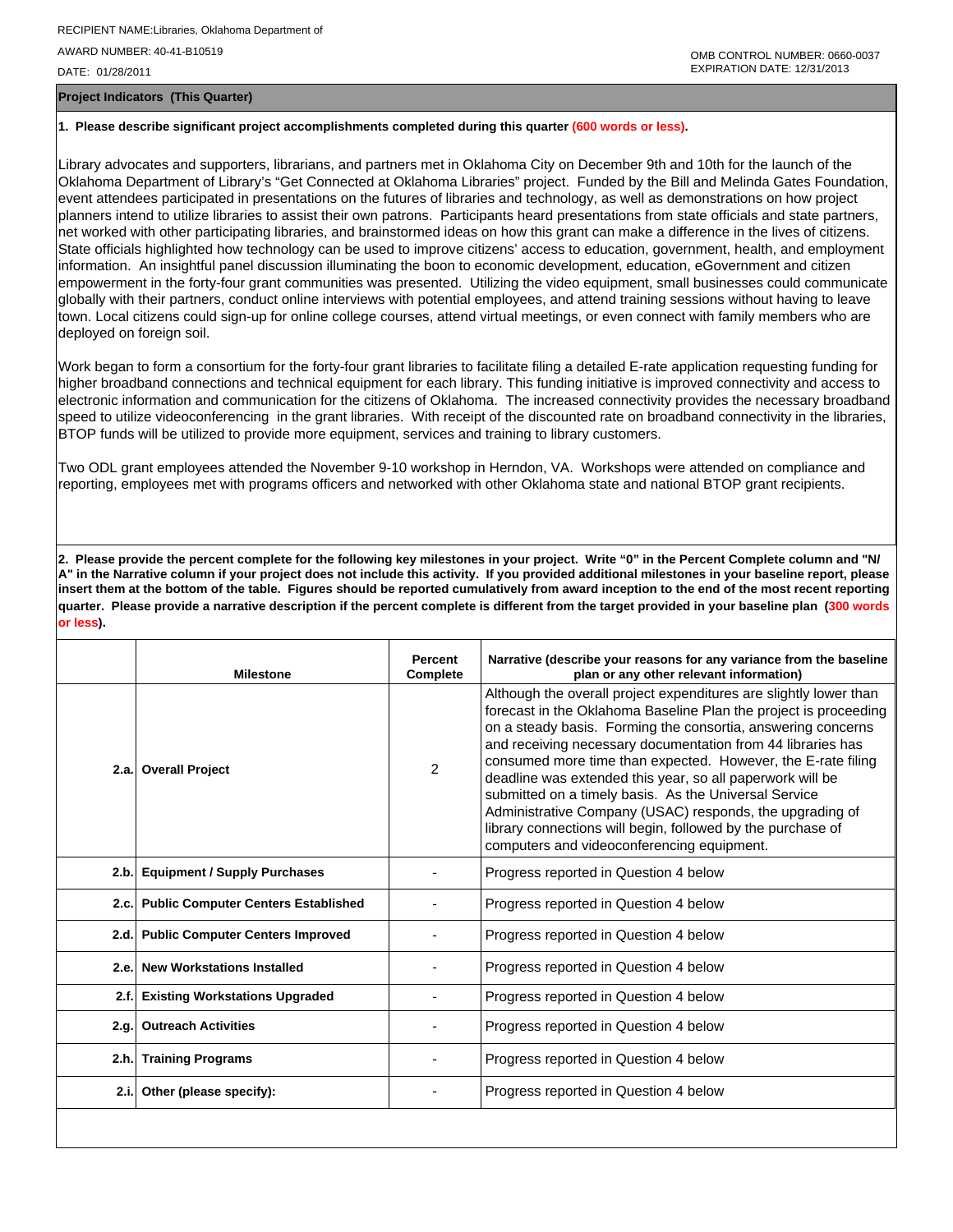**3. Please describe any challenges or issues faced during this past quarter in achieving planned progress against the project milestones listed above. In particular, please identify any areas or issues where technical assistance from the BTOP program may be useful (600 words or less).**

The challenge faced by the Oklahoma Department of Libraries BTOP team has been the additional time required to accomplish tasks due to involvement by multiple agencies. The delays encountered waiting for approval of requests for purchase have been longer than expected. Extending the time-line for tasks involving outside agencies and expecting delays has contributed to a smoother-running operation.

**4. Please provide actual total numbers to date or typical averages for the following key indicators, as specified in the question. Write "0" in the Total column and "N/A" in the Narrative column if your project does not include this activity. Unless otherwise indicated below, figures should be reported cumulatively from award inception to the end of the most recent reporting quarter. Please provide a narrative explanation if the total is different from the target provided in your baseline plan (300 words or less).** 

|                                                                                                                            | <b>Indicator</b>                                                                                                      |  | Total                                        | Narrative (describe your reasons for any variance from the baseline<br>plan or any other relevant information)                                         |  |  |  |
|----------------------------------------------------------------------------------------------------------------------------|-----------------------------------------------------------------------------------------------------------------------|--|----------------------------------------------|--------------------------------------------------------------------------------------------------------------------------------------------------------|--|--|--|
|                                                                                                                            | 4.a. New workstations installed and available<br>4.a. to the public                                                   |  | $\Omega$                                     | No variance from baseline plan                                                                                                                         |  |  |  |
|                                                                                                                            | 4.b. Average users per week (NOT cumulative)                                                                          |  | 24.821                                       | Average user per week number represents a weekly average<br>obtained from information submitted by the 44 BTOP libraries on<br>the 2009 annual report. |  |  |  |
| 4.c.                                                                                                                       | Number of PCCs with upgraded broadband<br>lconnectivitv                                                               |  | $\Omega$                                     | No variance from baseline plan                                                                                                                         |  |  |  |
| 4.d.                                                                                                                       | Number of PCCs with new broadband<br>wireless connectivitv                                                            |  | $\Omega$                                     | No variance from baseline plan                                                                                                                         |  |  |  |
|                                                                                                                            | Number of additional hours per week<br>4.e. existing and new PCCs are open to the<br>public as a result of BTOP funds |  | 0                                            | No variance from baseline plan                                                                                                                         |  |  |  |
| 5. Training Programs. In the chart below, please describe the training programs provided at each of your BTOP-funded PCCs. |                                                                                                                       |  |                                              |                                                                                                                                                        |  |  |  |
| Length of Program (per hour<br><b>Name of Training Program</b><br>basis)                                                   |                                                                                                                       |  | <b>Number of Participants per</b><br>Program | <b>Number of Training Hours per</b><br>Program                                                                                                         |  |  |  |
| None at present time                                                                                                       |                                                                                                                       |  | 0                                            |                                                                                                                                                        |  |  |  |

Add Training Program Remove Training Program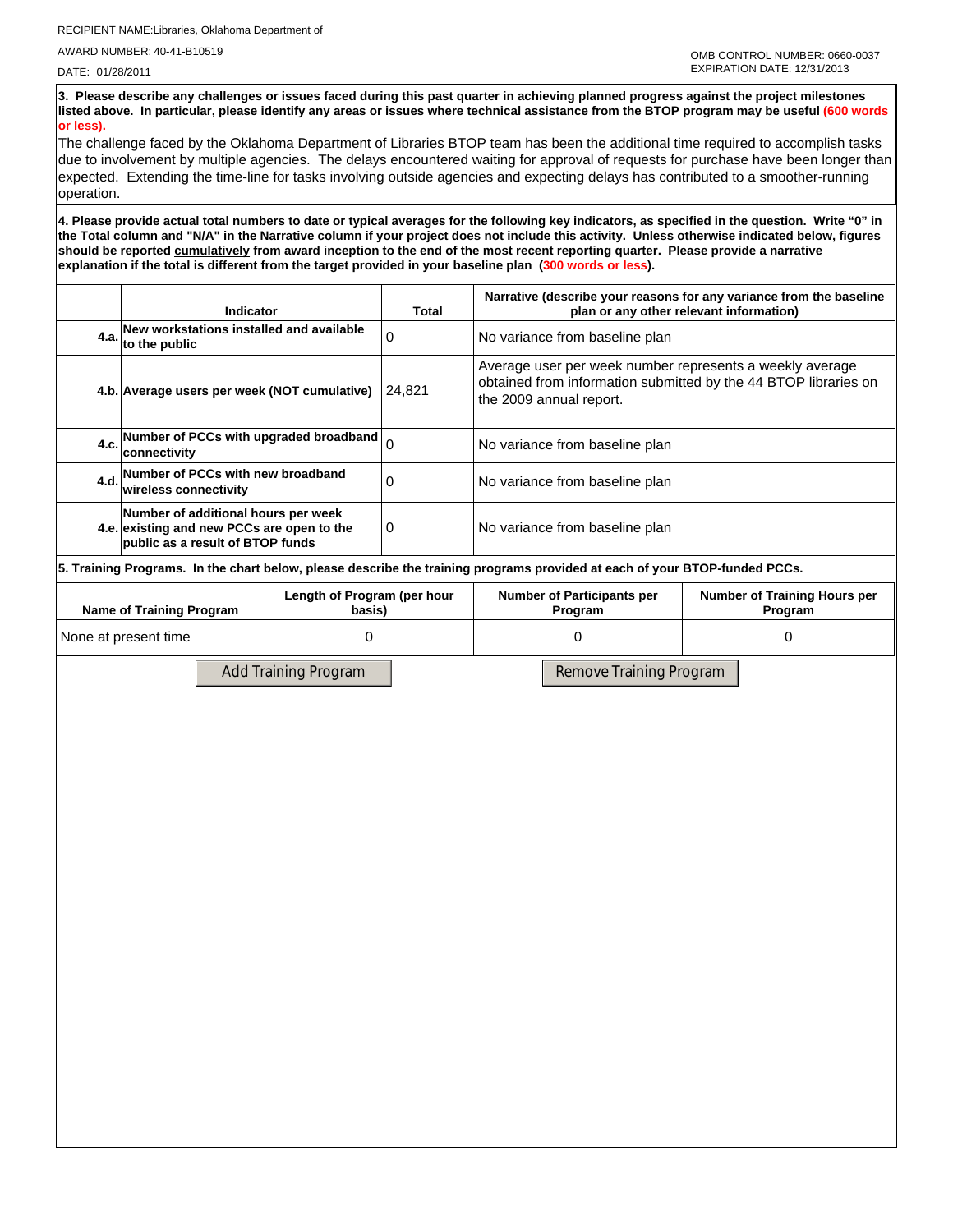**Project Indicators (Next Quarter)**

**1. Please describe significant project accomplishments planned for completion during the next quarter (600 words or less).**

Three (3) library sub-grantees will receive a total of \$117,050.00 to redesign library interior to provide a computer lab to house videoconferencing center. Oklahoma Department of Library (ODL) grant staff will work closely with public library directors to prepare the RFP's and closely monitor the redesign process. Local program reports will flow through ODL.

One (1) public library who already possesses a fiber connection and an existing computer lab will receive videoconferencing equipment. The ODL staff will purchase equipment through established procurement rules for the State of Oklahoma. All E-rate Form 470's will be filed and applicants will receive a Receipt Notification Letter upon successful posting of a Description of Services Requested and Certification Form (Form 470)

 ODL staff will meet with E-rate vendors to explain project details so they will be prepared to bid on all E-rate eligible equipment and connections. All competitive bids will be received after the minimum 28 day E-rate waiting period. Bids will be evaluated using a predeveloped evaluation template. Contracts will be signed with selected vendors by consortia and 44 participating libraries. All necessary technology plans will be approved by a certified approver

**2. Please provide the percent complete anticipated for the following key milestones in your project as of the end of the next quarter. Write "0" in the second column if your project does not include this activity. Figures should be reported cumulatively from award inception to the end of the next reporting quarter. Please provide a narrative description if the planned percent complete is different from the target provided in your baseline plan (300 words or less).**

|      | <b>Milestone</b>                         | <b>Planned</b><br><b>Percent</b><br>Complete | Narrative (describe reasons for any variance from baseline plan<br>or any relevant information) |
|------|------------------------------------------|----------------------------------------------|-------------------------------------------------------------------------------------------------|
| 2.a. | <b>Overall Project</b>                   | 6                                            | No variance from baseline.                                                                      |
| 2.b. | <b>Equipment / Supply Purchases</b>      |                                              | Milestone Data Not Required                                                                     |
|      | 2.c. Public Computer Centers Established |                                              | Milestone Data Not Required                                                                     |
| 2.d. | <b>Public Computer Centers Improved</b>  |                                              | Milestone Data Not Required                                                                     |
| 2.e. | <b>New Workstations Installed</b>        |                                              | Milestone Data Not Required                                                                     |
| 2.f. | <b>Existing Workstations Upgraded</b>    |                                              | Milestone Data Not Required                                                                     |
| 2.g. | <b>Outreach Activities</b>               | $\overline{\phantom{0}}$                     | Milestone Data Not Required                                                                     |
| 2.h. | <b>Training Programs</b>                 |                                              | Milestone Data Not Required                                                                     |
| 2.i. | Other (please specify):                  | ٠                                            | Milestone Data Not Required                                                                     |

**3. Please describe any challenges or issues anticipated during the next quarter that may impact planned progress against the project milestones listed above. In particular, please identify any areas or issues where technical assistance from the BTOP program may be useful (600 words or less).**

None are anticipated.